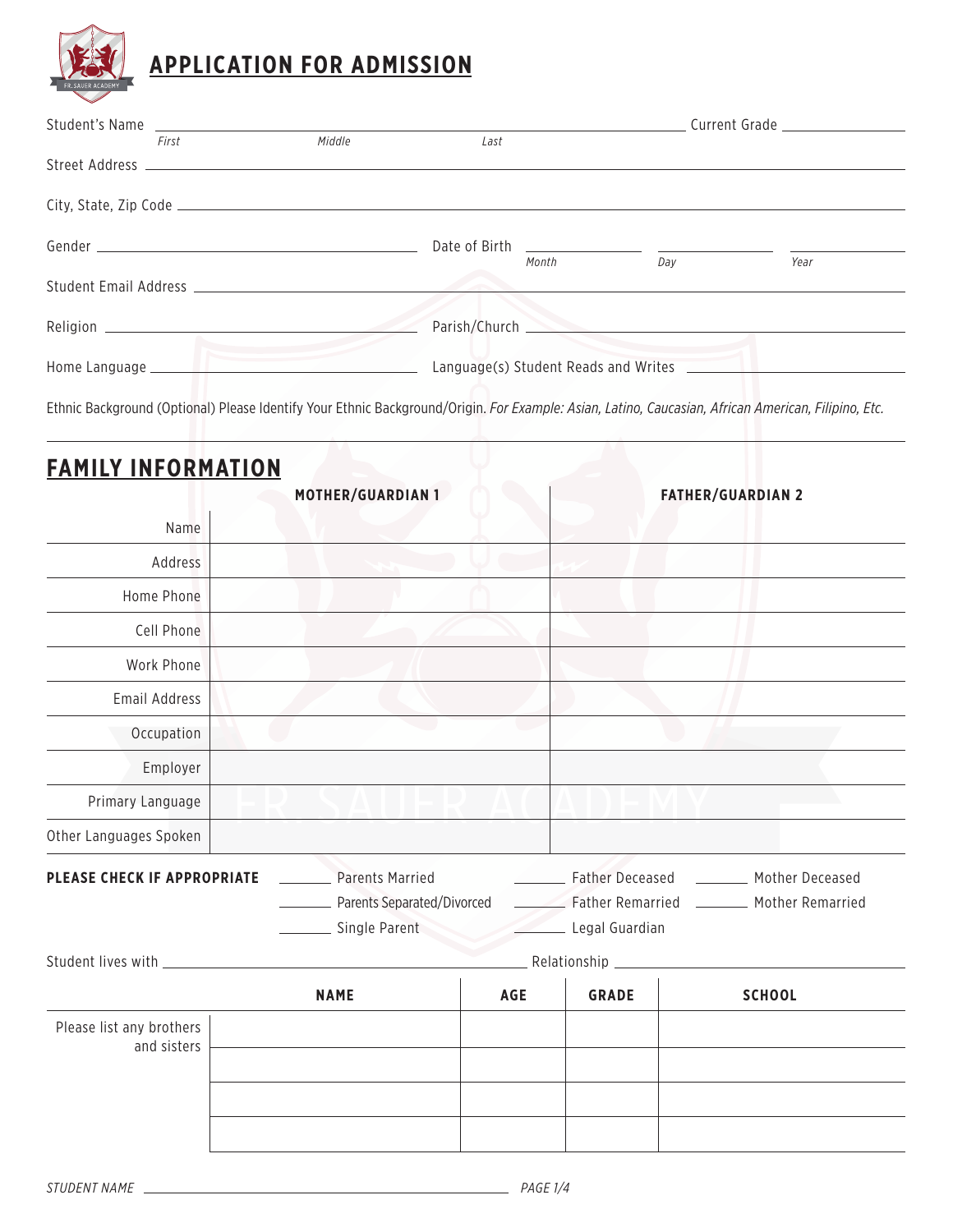# **FINANCIAL INFORMATION**

The Fr. Sauer Academy exists to support under-served students; family income is, therefore, a consideration for acceptance. In order for an application to be considered, you must submit 2020 income tax return (1040 or equivalent) and your 2021 W-2's (or 2021 Tax Return) as attachments along with the application forms. If you did not file Federal Income taxes, any of the following documentation of benefits you receive must be submitted: CalWorks (AFDC) (2021), Social Security or Foster Care Benefits, Unemployment/Disability or Retirement Benefits (2021), Workers Compensation (2020), and/or the Notification for Approval for Free/Reduced Lunch.

| <b>EDUCATIONAL INFORMATION</b>                                                                                                                                                                                                       |                                                                                                                                                                                                                                |                                            |
|--------------------------------------------------------------------------------------------------------------------------------------------------------------------------------------------------------------------------------------|--------------------------------------------------------------------------------------------------------------------------------------------------------------------------------------------------------------------------------|--------------------------------------------|
|                                                                                                                                                                                                                                      |                                                                                                                                                                                                                                |                                            |
|                                                                                                                                                                                                                                      |                                                                                                                                                                                                                                |                                            |
|                                                                                                                                                                                                                                      | School Phone Number (California) School Email Address (California) School Email Address (California) School Email Address (California) School Email Address (California) School Email Address (California) School Email Addres |                                            |
| Principal <u>Secretary Communications</u>                                                                                                                                                                                            |                                                                                                                                                                                                                                |                                            |
| Name of School                                                                                                                                                                                                                       | Grade                                                                                                                                                                                                                          | Dates Attended                             |
| Does the student receive any school-related support services?                                                                                                                                                                        | Yes<br><b>No</b>                                                                                                                                                                                                               | If yes, please check all those that apply. |
| Counseling (school)                                                                                                                                                                                                                  | Resource Room                                                                                                                                                                                                                  | Speech/language therapy                    |
| Counseling (outside school)                                                                                                                                                                                                          | <b>ELD (English Language Development)</b>                                                                                                                                                                                      | Title I Remedial Math                      |
| Title I Remedial Reading <b>Constanting Constanting Constanting Constanting Constanting Constanting Constanting Co</b>                                                                                                               |                                                                                                                                                                                                                                |                                            |
| Other (please specify) <b>with the contract of the contract of the contract of the contract of the contract of the contract of the contract of the contract of the contract of the contract of the contract of the contract of t</b> |                                                                                                                                                                                                                                |                                            |
|                                                                                                                                                                                                                                      | Is there any illness or disability that impacts the student's studies or participation in school activities such as physical education?                                                                                        | Yes<br>No                                  |
|                                                                                                                                                                                                                                      | If yes, please indicate what the illness or disability (asthma, dyslexia, etc.) is and explain.                                                                                                                                |                                            |
|                                                                                                                                                                                                                                      |                                                                                                                                                                                                                                |                                            |
| Has the student ever repeated a grade?                                                                                                                                                                                               | Yes<br>No                                                                                                                                                                                                                      | If yes, please specify grade.              |
| Has the student ever been suspended or expelled from school?                                                                                                                                                                         | Yes<br>No<br>If yes, please explain below.                                                                                                                                                                                     |                                            |
|                                                                                                                                                                                                                                      |                                                                                                                                                                                                                                |                                            |
|                                                                                                                                                                                                                                      |                                                                                                                                                                                                                                |                                            |
|                                                                                                                                                                                                                                      |                                                                                                                                                                                                                                |                                            |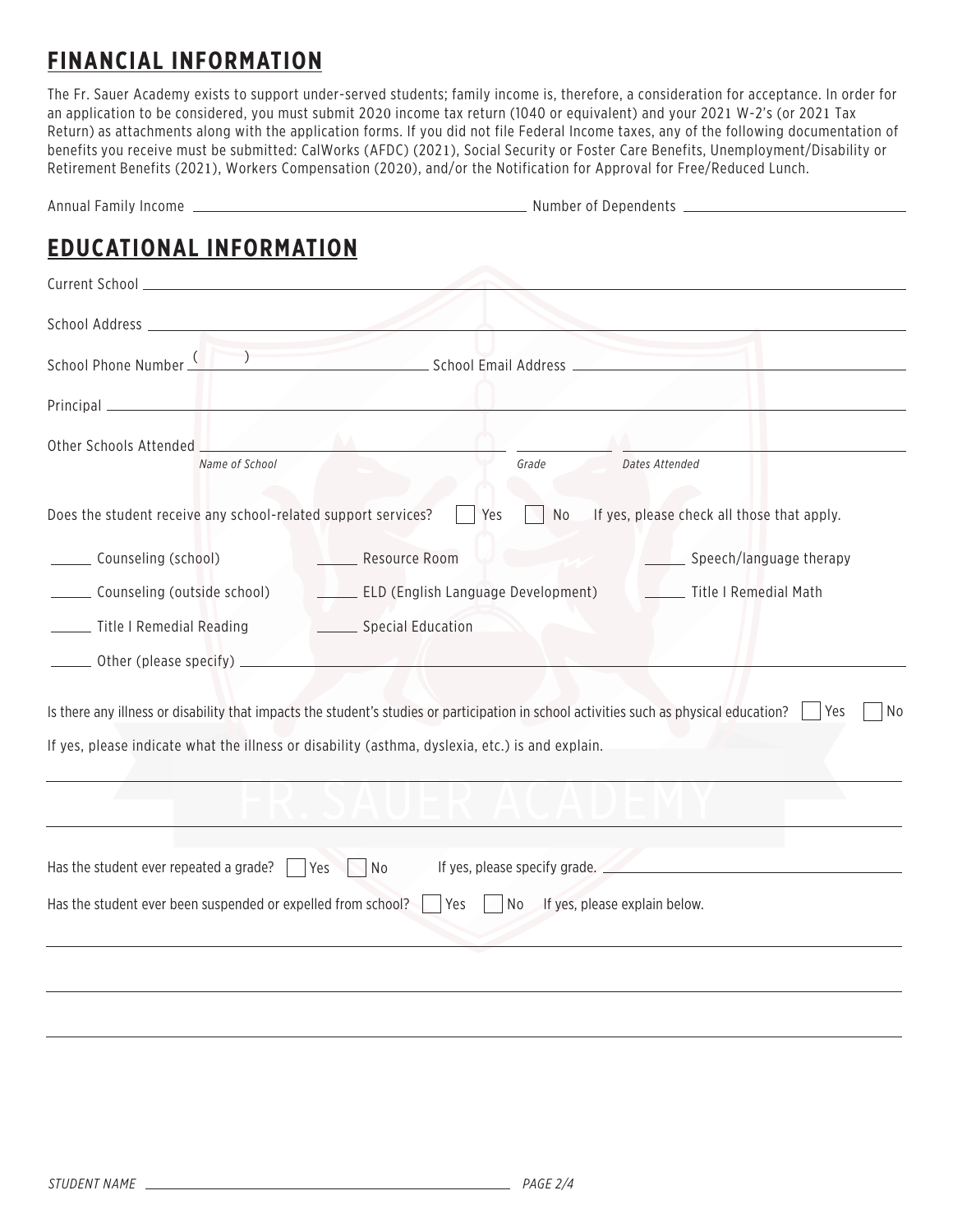### **STUDENT STATEMENT** *(IN HIS/HER OWN HANDWRITING)*

Describe a time when you were challenged. How did you overcome it?

| In what area of school or life would you like to grow?                         |  |
|--------------------------------------------------------------------------------|--|
|                                                                                |  |
|                                                                                |  |
|                                                                                |  |
| What is your favorite school subject and why?                                  |  |
|                                                                                |  |
|                                                                                |  |
|                                                                                |  |
|                                                                                |  |
| If you could go anywhere in the world, where would you go and why?             |  |
|                                                                                |  |
|                                                                                |  |
|                                                                                |  |
| If you could have any superhero power, what would you change and why?          |  |
|                                                                                |  |
|                                                                                |  |
|                                                                                |  |
| List any activities / sports / clubs in which you are currently a participant. |  |
|                                                                                |  |
|                                                                                |  |
| Who is someone you look up to/admire and why?                                  |  |
|                                                                                |  |
|                                                                                |  |
|                                                                                |  |
|                                                                                |  |
|                                                                                |  |
|                                                                                |  |
|                                                                                |  |
|                                                                                |  |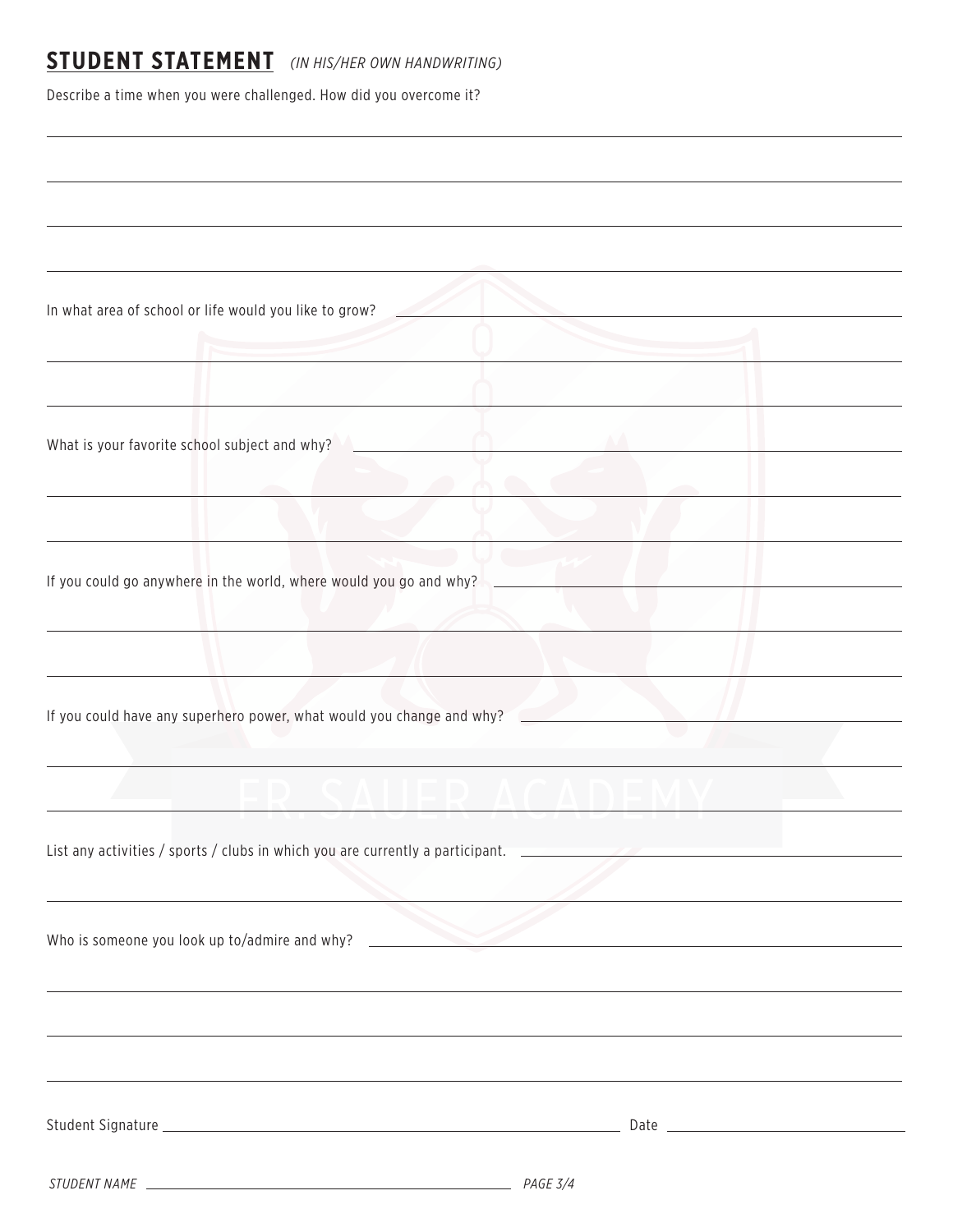# **PARENT / GUARDIAN STATEMENT OF INTENT**

Please write a paragraph explaining why you want your child to attend the Fr. Sauer Academy. This paragraph may be written in the native language of a parent or guardian.

| How did you hear about the Fr. Sauer Academy? ____________ |  |  |  |
|------------------------------------------------------------|--|--|--|
|                                                            |  |  |  |
|                                                            |  |  |  |

I understand that the Fr. Sauer Academy is part of St. Ignatius College Preparatory and an academically challenging school with a rigorous code of conduct and that full participation of parents or guardians is necessary in order to meet the requirements of the program.

| Parent (Guardian) Signature | Date |
|-----------------------------|------|
| Parent (Guardian) Signature | Date |
| Student Signature           | Date |

*NON-DISCRIMINATION POLICY: St. Ignatius College Preparatory, mindful of its mission to be witness to the love of Christ for all, admits students of any race, color, religion, and national and/or ethnic origin to all the rights, privileges, programs and activities generally accorded to or made available to students at the school. St. Ignatius College Preparatory does not unlawfully discriminate on the basis of race, color, religion, and national and/or ethnic origin, age, sex, or disability in the administration of educational policies, admissions policies, scholarships and loan programs, and athletic and other school-administered programs.*

#### **ATTACHMENTS**

- 1. B Bleasea牯nchthe following items required for admission (the application will be considered when all items have been submitted)
- 2. Current Immunization record
- 3. Most recent 4th and 5th grade report card
- 4. Most recent standardized test (4th Grade Smarter Balance Assessment is acceptable)
- 5. Recent photo of the student and a recent family photo
- 6. Free and reduced lunch form (if applicable)
- 7. 2020 Tax Returns and 2021 W2 Forms (or 2021 Tax Returns)
- 8. Submit TADS Application online for Fr. Sauer Academy scholarship (see page 2 of Family Financial Aid Information

Form) Please return this application form and required documents to:

ATTN: DEYANIRA ROBLES 2001 37th Avenue San Francisco, CA 94116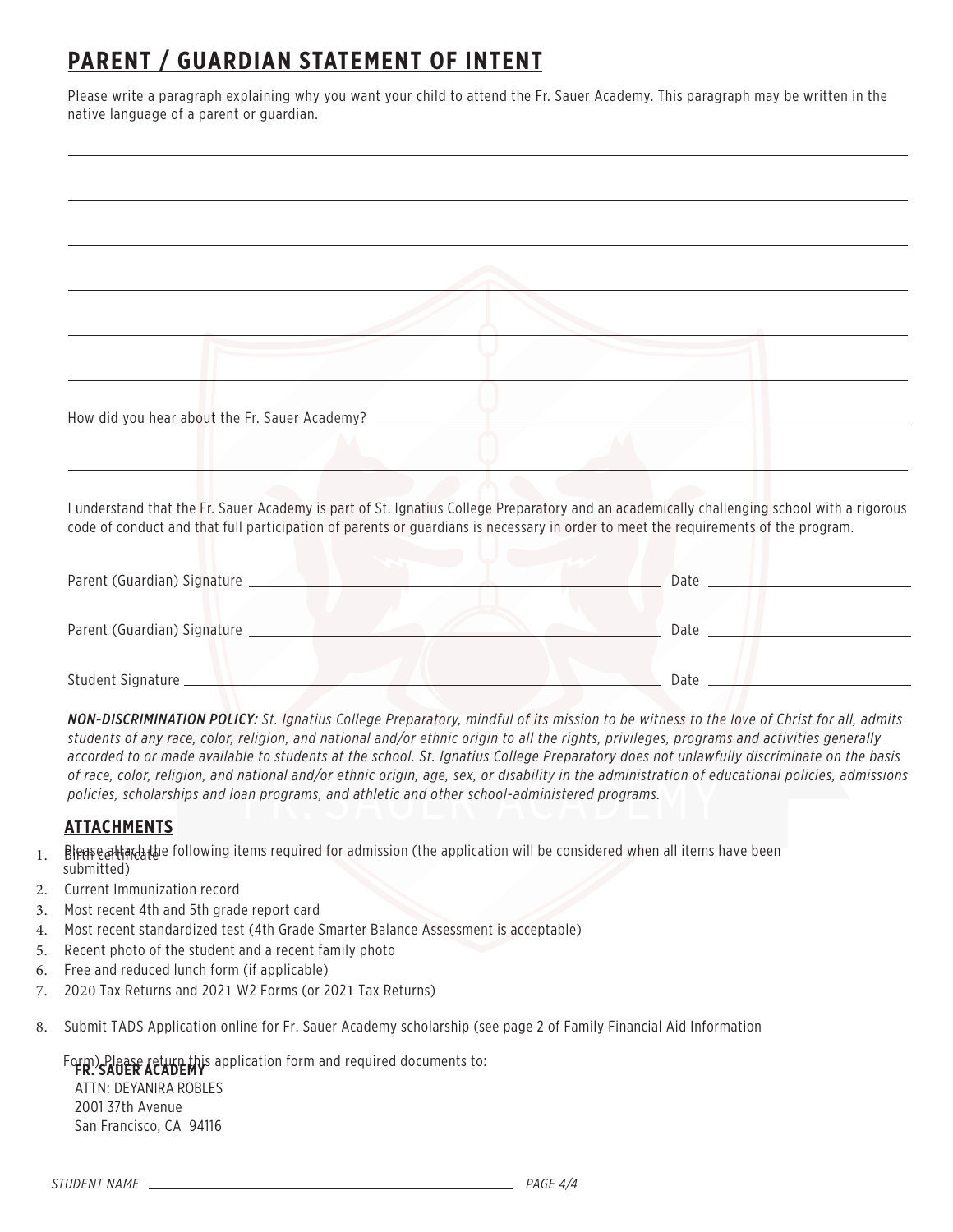

### **FR. SAUER ACADEMY APPLICATION PROCESS AND MATERIALS CHECKLIST**

We are delighted that you are interested submitting an application for the 6th grade for the 2020–2021 school year at the Fr. Sauer Academy. Here is a timeline and checklist to ensure that your application is complete and submitted on time for consideration.

### **Important Dates for the Fr. Sauer Academy Application Process:**

October 4, 2021 - Applications can be picked up in person at the Main Entrance Guard's Desk or can be downloaded March 14, 2022 from the website (www.siprep.org/academy).

January 21,2022 Priority Application Deadline.

February 14, 2022 Final Application and TADS Submission Deadline

March 15, Family Interviews scheduled on a rolling basis. 2022– March 18 2022

March 25, 2022 Notification and Acceptance letters sent to families.

To ensure that your child's application is considered, please make sure that all of the following application materials are complete and submitted together in person or via mail:

- Application for Admission (pages 1–4)
- Birth certificate
- Current Immunization Record
- Most recent 4th and 5th grade report card
- Most recent standardized test *(4th grade Smarter Balance Assessment is acceptable)*
- Recent photo of the student and a recent family photo
- Family Financial Aid Information Form
- 2020 Federal Tax Return (Form 1040) and 2021 W2 Forms (or 2021 Tax Return)
	- *\*\*If Federal Income taxes were not filed, please submit any of the following documentation of benefits you receive:*
	- CalWorks (AFDC) (2021)
	- Social Security or Foster Care Benefits
	- Unemployment/Disability or Retirement Benefits (2021)
	- Workers Compensation (2020)
	- Notification for Approval for Free/Reduced Lunch

Please return the application form and documents listed above to:

#### **Fr. Sauer Academy**

ATTN: DEYANIRA ROBLES 2001 37th Avenue San Francisco, CA 94116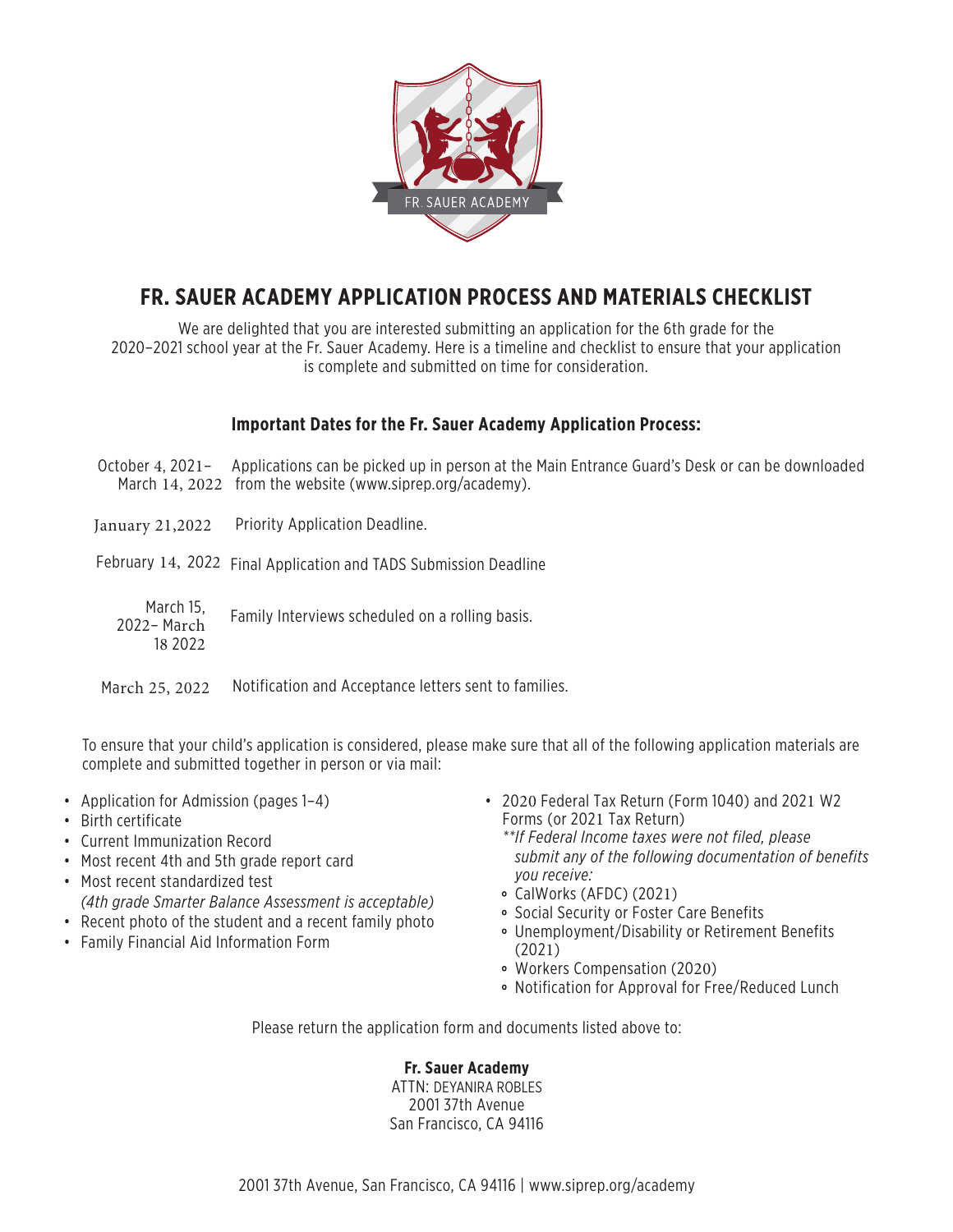

**CONFIDENTIAL TEACHER OBSERVATION FORM**

*MUST BE COMPLETED BY CURRENT 5TH GRADE HOMEROOM TEACHER*

The Fr. Sauer Academy is a unique school which offers a high-quality Jesuit education, with the goal of preparing girls and boys to enter St. Ignatius College Preparatory. We are dedicated to supporting under-served scholars who have the potential and desire to maximize their God-given gifts. By creating an atmosphere for academic, emotional, and spiritual growth, we aim to develop thoughtful, articulate, sensitive, and aware scholars with a strong sense of self-worth. The Fr. Sauer Academy scholars carry a full academic schedule and remain at school until 4:45 pm for homework, activities, and tutoring. Additionally, the Academy will arrange safe transportation for scholars to school and back home each day. Please go to www.siprep.org/ academy for more information about the Fr. Sauer Academy prior to completing this observation form.

Thank you for your time and effort in sharing your professional insights about this student. It is a critical component in the overall application process. If you know of other students who you believe would benefit from a Fr. Sauer Academy education, please have them call us at 415.731.7500 ext. 5030.

#### **Student's Name**

How long have you known this student?

In what capacity with the second state of the second state  $\mathbf{I}$  is the second state of the second state  $\mathbf{I}$ 

What school does the student currently attend? The state of the state of the state of the state of the student currently attend?

*Please rate the student in the following criteria by checking the appropriate box*

|                                                              | Always | <b>Often</b> | Sometimes | Rarely |
|--------------------------------------------------------------|--------|--------------|-----------|--------|
| Student arrives prepared for class                           |        |              |           |        |
| Student works to ability                                     |        |              |           |        |
| Student completes assignments on time                        |        |              |           |        |
| Student asks questions when she/he needs help or is confused |        |              |           |        |
| Student is inquisitive                                       |        |              |           |        |
| Student is a motivated learner                               |        |              |           |        |
| Student shows respect for peers                              |        |              |           |        |
| Student shows respect for adults                             |        |              |           |        |
| Student is respected by peers                                |        |              |           |        |
| Student demonstrates academic potential                      |        |              |           |        |
| Student accepts responsibility for her/his behavior          |        |              |           |        |
| Student is able to verbalize/articulate thoughts well        |        |              |           |        |

Please offer any further thoughts/explanations related to your answers above

Please list any extra-curricular activities in which the student participates.

Your Name Your Email Address

Please e-mail this completed form to Devanira Robles at drobles@siprep.org or mail it to: St. Ignatius College Preparatory, ATTN: Deyanira Robles, 2001 37th Avenue, San Francisco, CA 94116.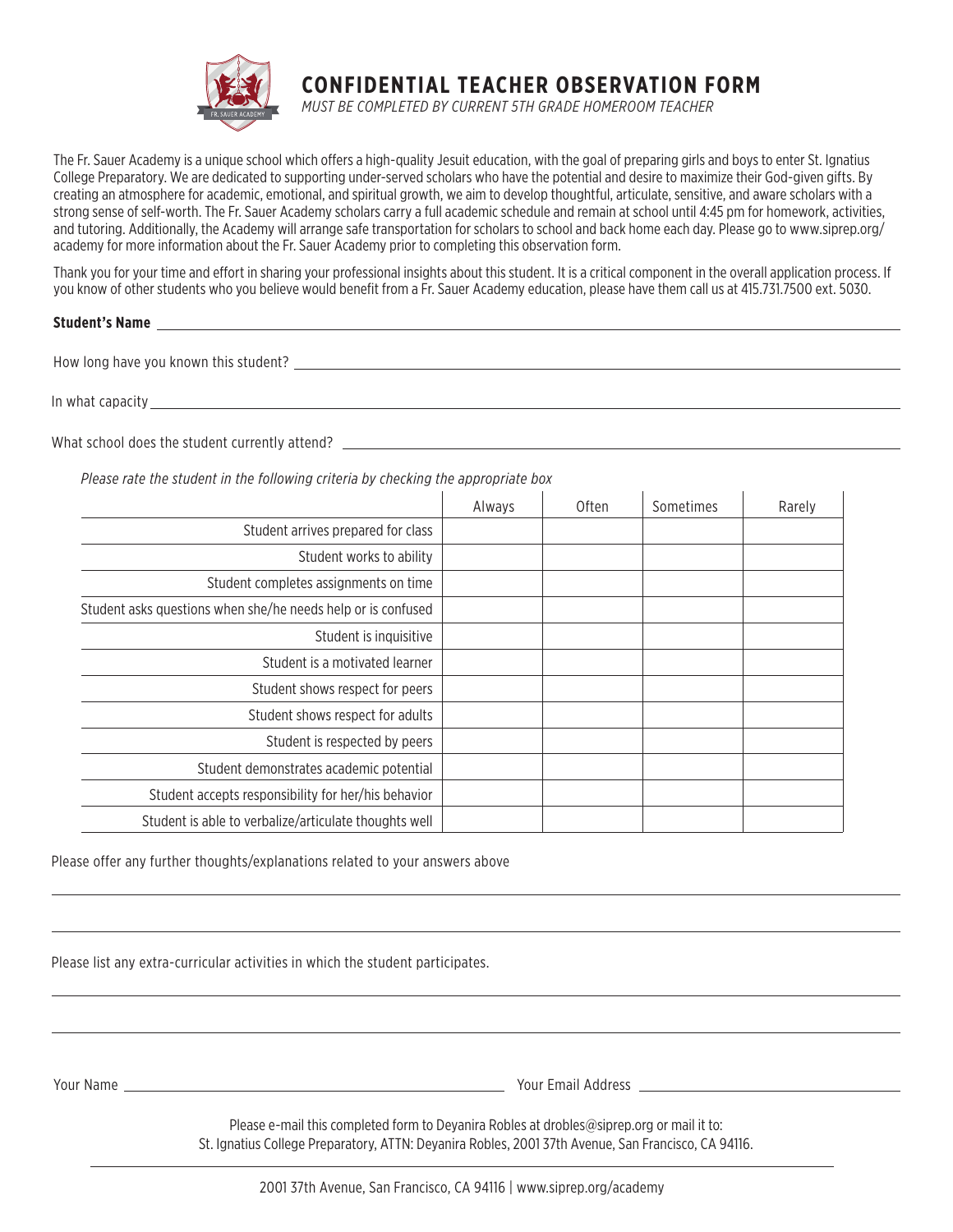

## **Authorization Form for Transcript of Student Grades**

With this form, I authorize the school to send my child's official school transcript, report cards, standardized test results, attendance and health records (including immunization records) and all other records, (IEP's, psychological reports, etc.) to Fr. Sauer Academy.

|                                   | Student's Name                                                                                                                                                    |                          |
|-----------------------------------|-------------------------------------------------------------------------------------------------------------------------------------------------------------------|--------------------------|
| I hereby authorize ______________ | Name of Current School                                                                                                                                            | to immediately release a |
|                                   | Student's Name                                                                                                                                                    | to                       |
|                                   | <b>FR. SAUER ACADEMY</b><br>St. Ignatius College Preparatory<br>2001 37Th Avenue<br>San Francisco, CA 94116                                                       |                          |
| Parent/Guardian Signature         |                                                                                                                                                                   | Date                     |
|                                   | NOTE: IF THERE ARE ANY QUESTIONS REGARDING TRANSCRIPTS OR THE APPLICATION PROCESS,<br>PLEASE CONTACT THE FR. SAUER ACADEMY MAIN OFFICE AT 415-731-7500, EXT 5030. |                          |

**ATTENTION PARENTS:** THIS FORM SHOULD BE SUBMITTED DIRECTLY TO FR. SAUER ACADEMY. **DO NOT** SUBMIT THIS FORM TO THE STUDENT'S CURRENT SCHOOL. FR. SAUER ACADEMY WILL FORWARD THIS TO YOUR CHILD'S SCHOOL.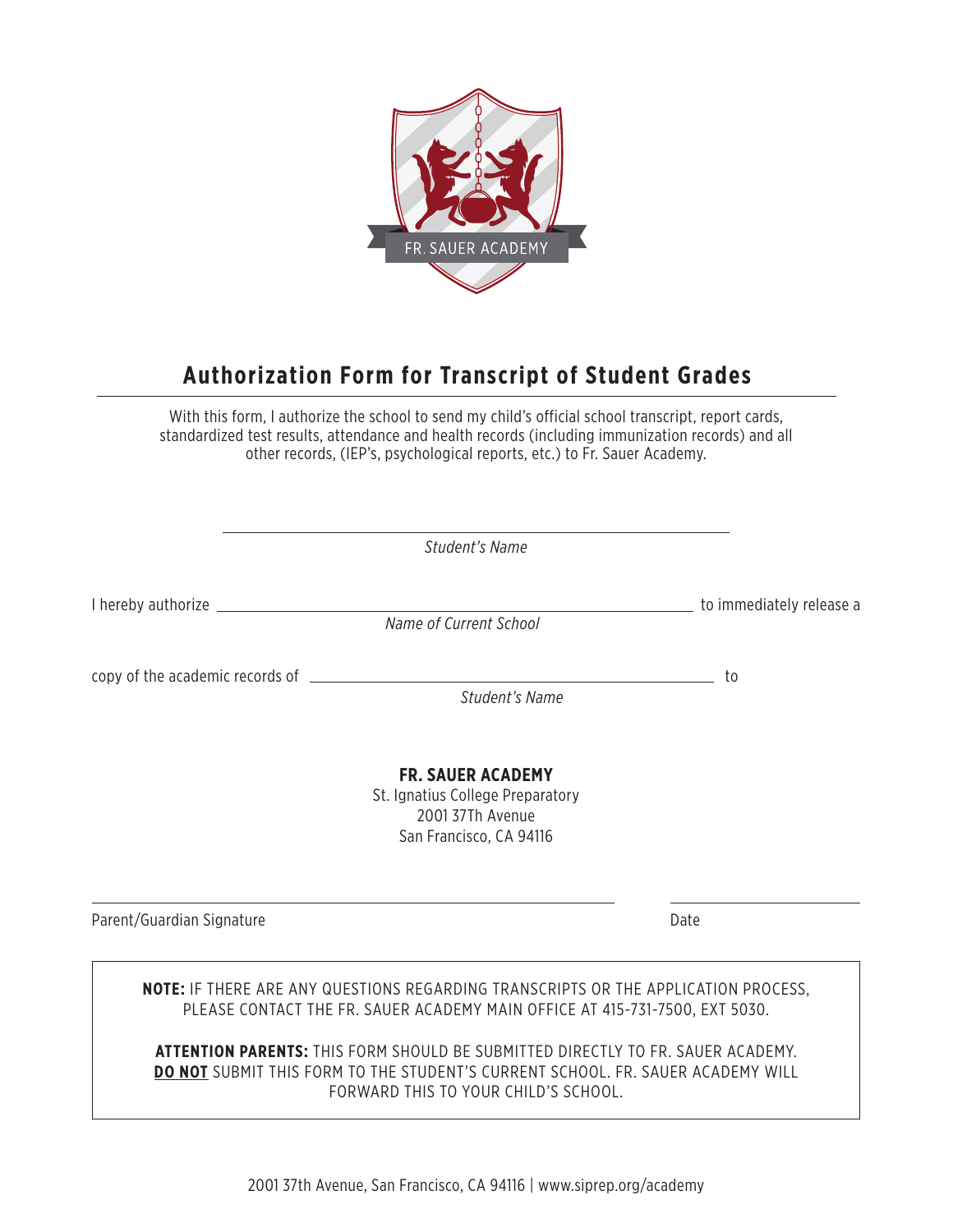

### **FAMILY FINANICAL AID INFORMATION FORM**

*A BALL POINT PEN\** Please complete and sign this application and include a copy of your **2020 Federal Tax Return and 2021 W2's (or 2021 Tax Return) for all Parents/Guardians. Application is not complete without this form.** *\*PLEASE PRINT CLEARLY AND NEATLY WITH*

| Parent, Guardian or Other Adult Residing with Student<br>A<br><b>CIRCLE ONE</b><br>Mother                                                                                                                                                                                       |                          | Father            | Stepmother                                                                | Stepfather        | Other Adult                                                                                                                |           |
|---------------------------------------------------------------------------------------------------------------------------------------------------------------------------------------------------------------------------------------------------------------------------------|--------------------------|-------------------|---------------------------------------------------------------------------|-------------------|----------------------------------------------------------------------------------------------------------------------------|-----------|
| Last Name                                                                                                                                                                                                                                                                       |                          |                   | First Name                                                                |                   | Middle                                                                                                                     |           |
| Address                                                                                                                                                                                                                                                                         | Apt#                     | City              | Zip Code                                                                  |                   | Make/Model/Year of Car                                                                                                     |           |
| Home Phone Number                                                                                                                                                                                                                                                               |                          | Cell Phone Number |                                                                           |                   | <b>Personal Email Address</b>                                                                                              |           |
| Occupation/Title                                                                                                                                                                                                                                                                | Employed By              |                   |                                                                           | Work Phone Number |                                                                                                                            | How Long? |
| <b>Annual Salary</b>                                                                                                                                                                                                                                                            |                          |                   | Other sources of income (retirement, disability, unemployment) and amount |                   |                                                                                                                            |           |
| B<br>Parent, Guardian or Other Adult Residing with Student<br><b>CIRCLE ONE</b><br>Mother                                                                                                                                                                                       |                          | Father            | Stepmother                                                                | Stepfather        | Other Adult                                                                                                                |           |
| Last Name                                                                                                                                                                                                                                                                       |                          |                   | First Name                                                                |                   | Middle                                                                                                                     |           |
| Address                                                                                                                                                                                                                                                                         | Apt#                     | City              | Zip Code                                                                  |                   | Make/Model/Year of Car                                                                                                     |           |
| Home Phone Number                                                                                                                                                                                                                                                               |                          | Cell Phone Number |                                                                           |                   | Personal Email Address                                                                                                     |           |
| Occupation/Title                                                                                                                                                                                                                                                                | Employed By              |                   |                                                                           | Work Phone Number |                                                                                                                            | How Long? |
| <b>Annual Salary</b>                                                                                                                                                                                                                                                            |                          |                   | Other sources of income (retirement, disability, unemployment) and amount |                   |                                                                                                                            |           |
| <b>Household Information</b><br>Ċ<br>1. Number of individuals who will live in my/our household during the 2021-2022 school year<br>*If others, please explain. _<br>2. Current marital status/housing arrangement of Parent/Guardian 'A'<br>Single, never married<br>Separated | Other _                  |                   | Others                                                                    |                   | Married __________ Divorced ____________ Divorced/remarried ____________ Residing w/ Significant Other ___________ Widowed |           |
| <b>Housing Information</b>                                                                                                                                                                                                                                                      |                          |                   | <b>RENT</b>                                                               | <b>OWN</b>        |                                                                                                                            |           |
|                                                                                                                                                                                                                                                                                 | Monthly rental payment   |                   |                                                                           |                   | Monthly mortgage payment                                                                                                   |           |
|                                                                                                                                                                                                                                                                                 | Amount paid by household |                   |                                                                           |                   | <b>Current Market Value</b>                                                                                                |           |
|                                                                                                                                                                                                                                                                                 | Amount paid by others    |                   |                                                                           |                   | Amount still owed                                                                                                          |           |
|                                                                                                                                                                                                                                                                                 |                          |                   |                                                                           |                   | Date _                                                                                                                     |           |
| Student Name                                                                                                                                                                                                                                                                    |                          |                   |                                                                           |                   |                                                                                                                            |           |